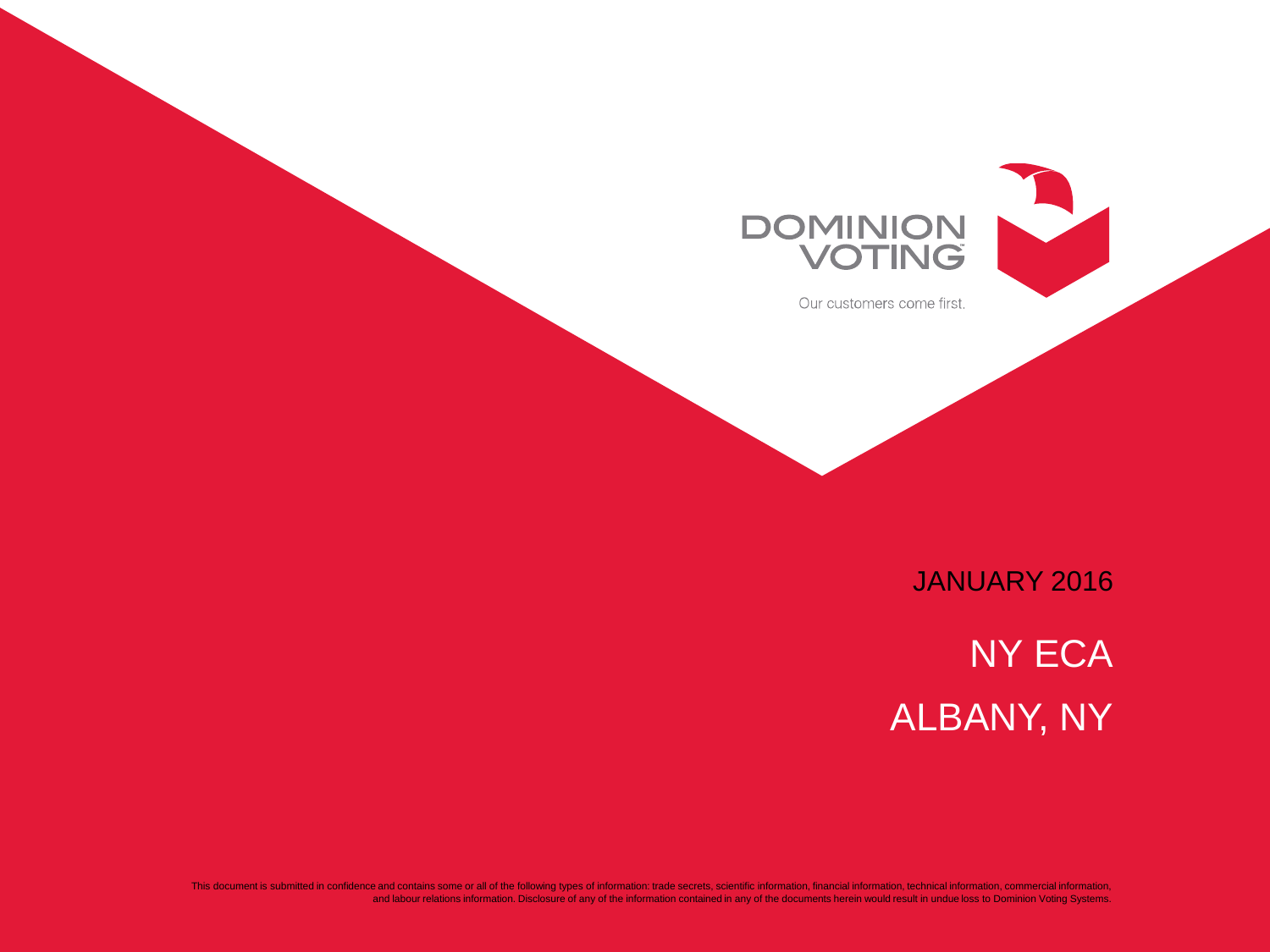### AGENDA

- **Introductions**
- **Support Contacts**
- **Repairs**
- **Certification Update**
- **Extended Coverage**
- What's Coming...
- **Fiequently Asked Questions Handout**

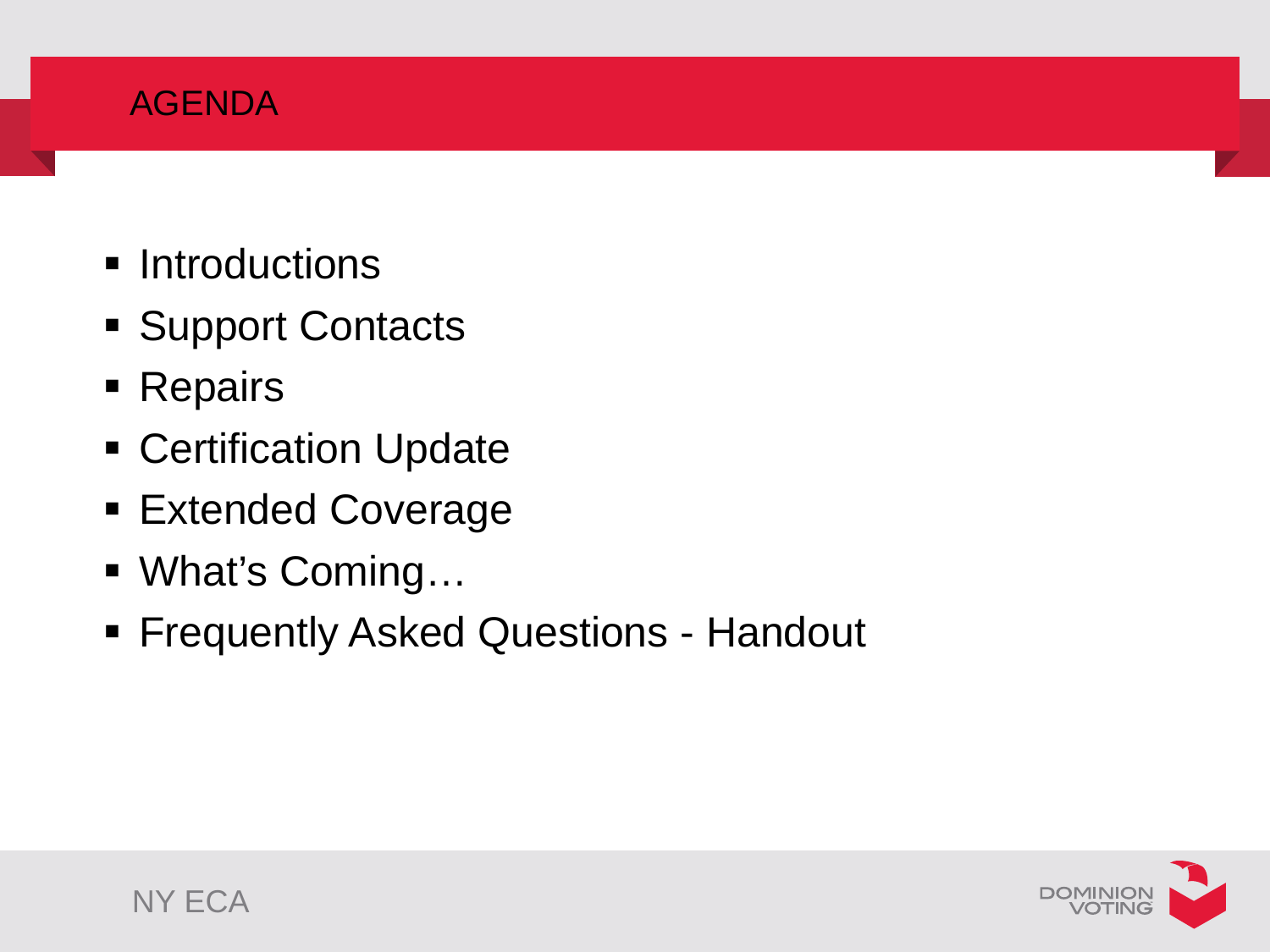# SUPPORT CONTACTS

# **WHO TO CONTACT**

- **EMS Support: Jim Alexander**
- **Training: Jim or Dawn**
- Onsite Support: Dawn
- Test Decks: Dawn
- **Machine Support: Michelle, Mike, or Steve Barker**
- **Parts, supplies, and consumables: Dawn**
- New equipment and systems sales: Gio
- **Extended Coverage Options: Gio**

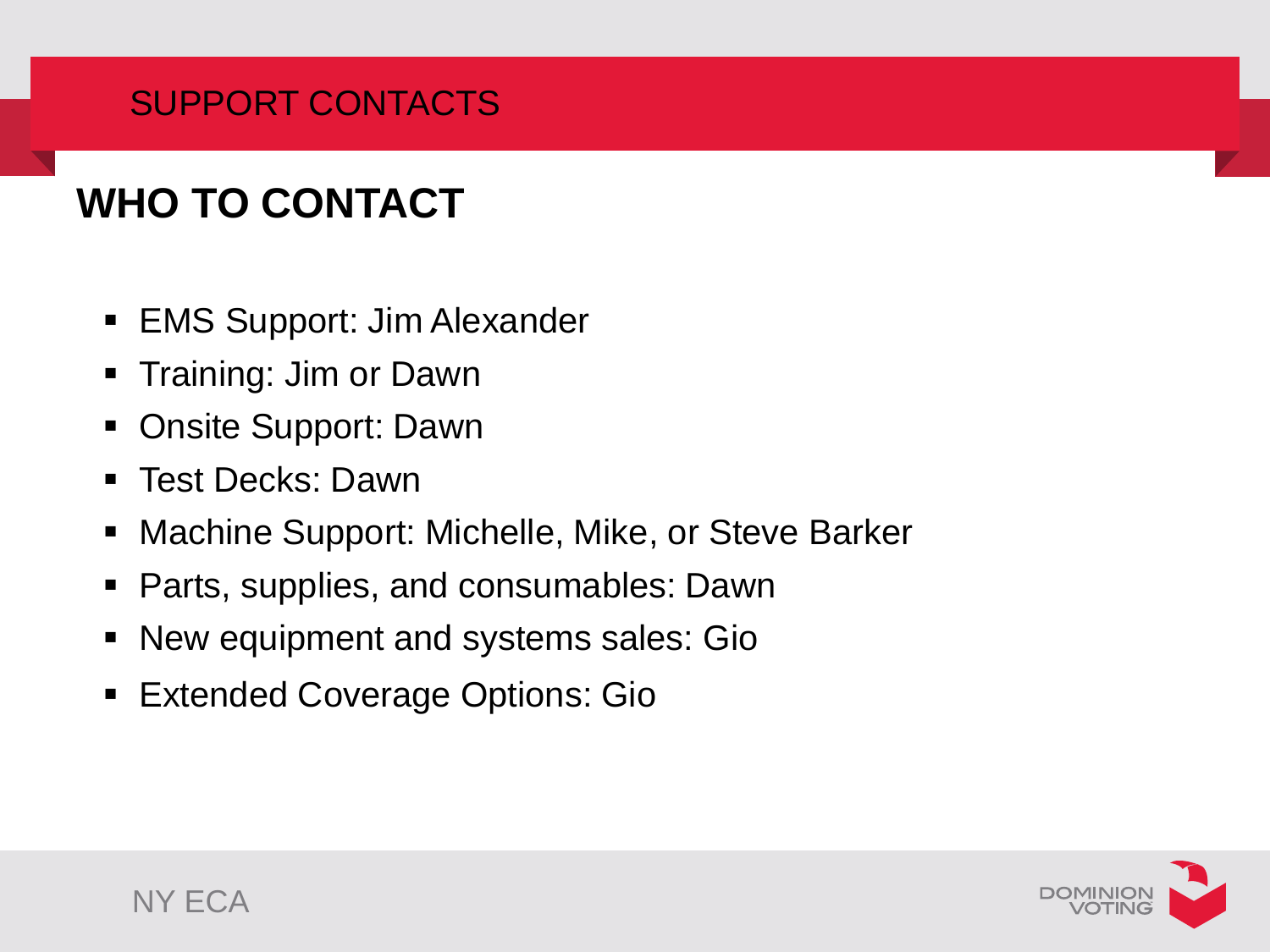

**RMA Repair Center**

[NYRMA@dominionvoting.com](mailto:NYRMA@dominionvoting.com)

We expect a very busy 2016 and encourage everyone to plan early for any known repairs or onsite visits.



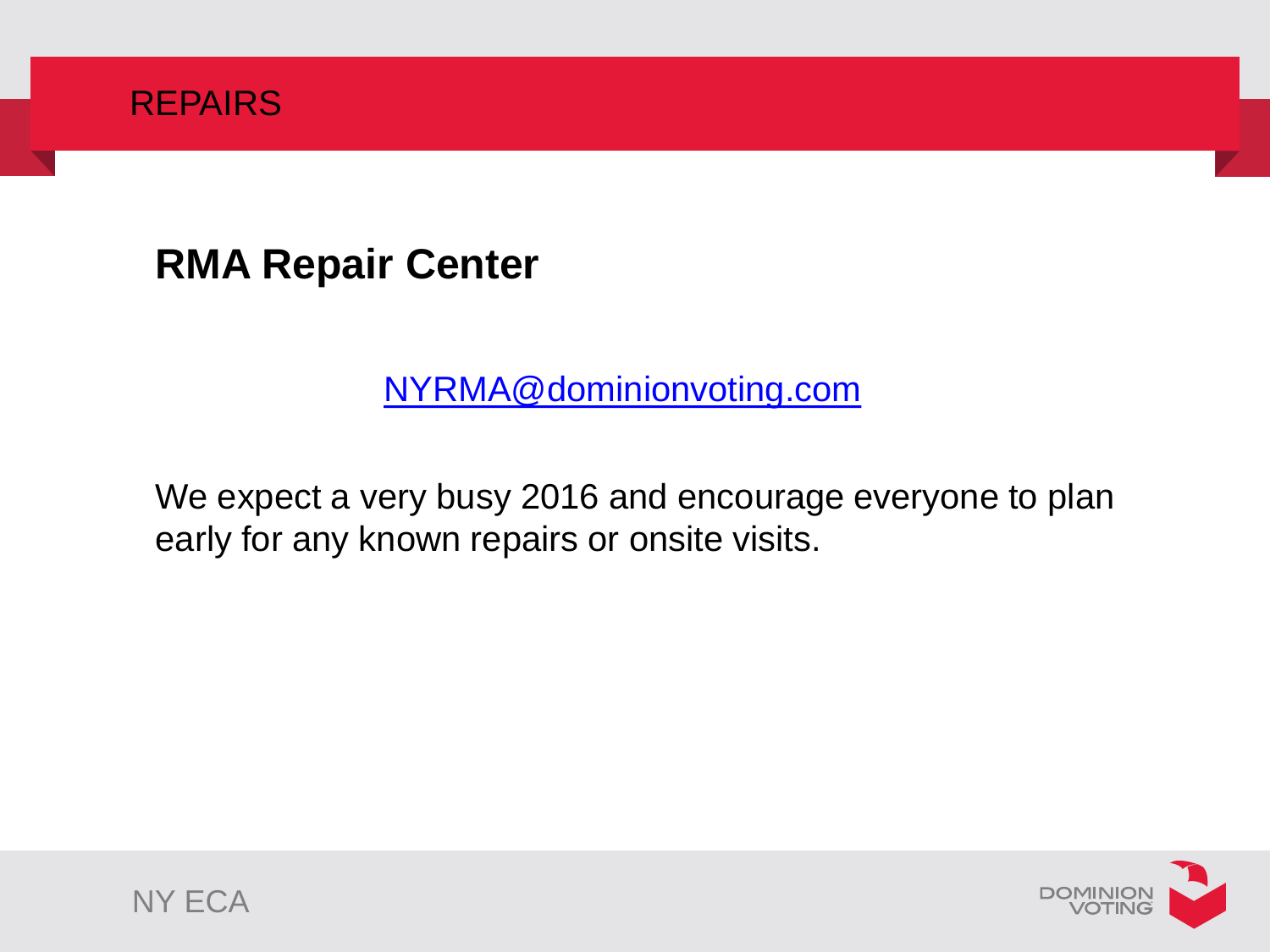# **CERTIFICATION**

# **ICP 4.9.12:**

- **ICP Backup Battery Monitor Board**
- **ICP Low Battery Level Indicators**
- Filter Contests by ED on Report Tapes
- Candidate Cell References Added to Report Tapes

# **ICC 4.14.18:**

- Ability to Delete Batches
- **Graceful Recovery from Paper Jam**
- Stop on Ballot from Incorrect ED
- Automatically Obtain ED Codes from Election Files
- Results Reports

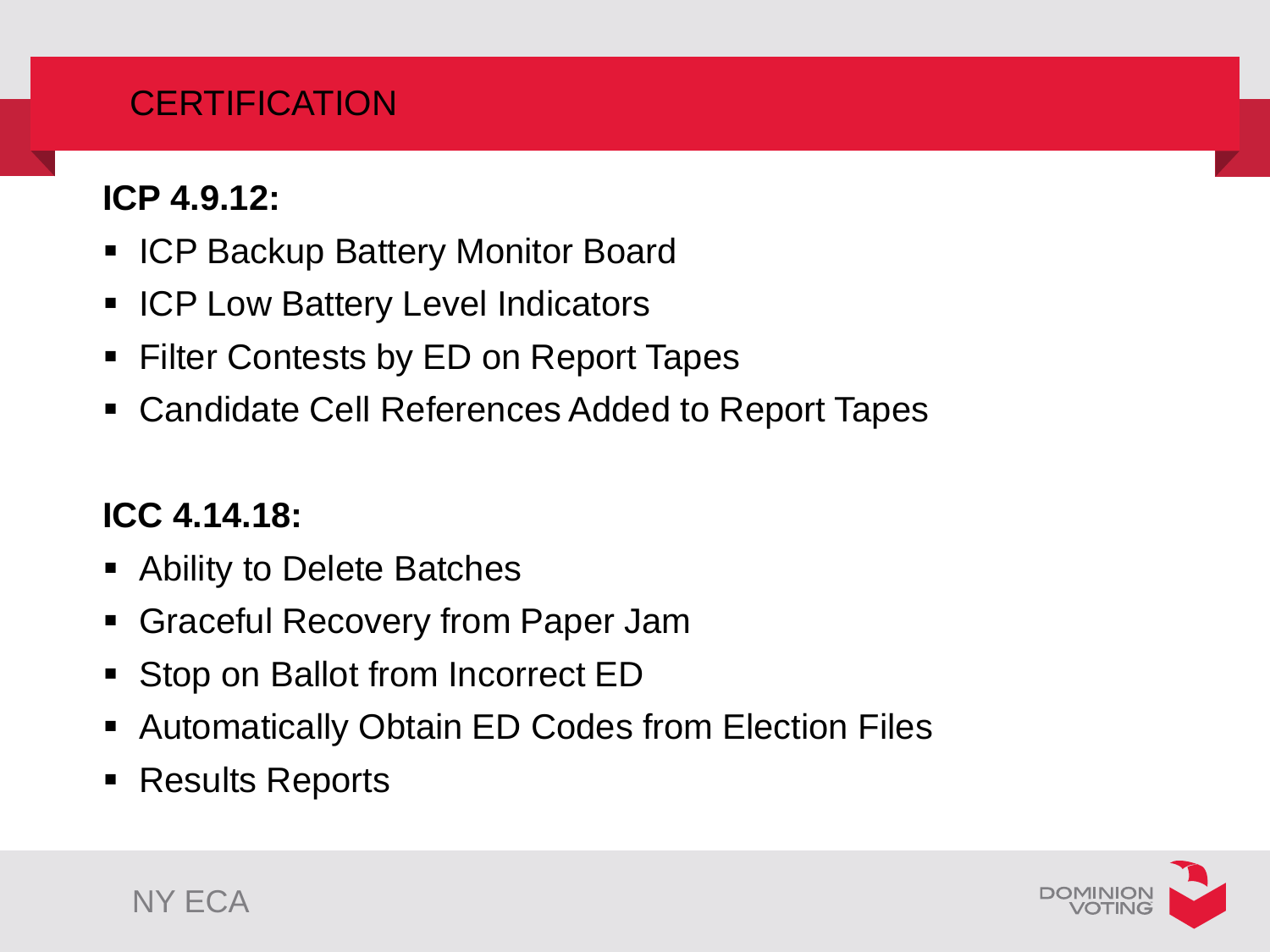#### EXTENDED WARRANTY AND FIRMWARE LICENSE

- **Hardware Warranty includes: Onsite or depot repairs**
- **Firmware Maintenance includes: Upgrades, Application** Improvements, Phone Support

| <b>ICP (Scanner)</b>        | <b>Annual Fee</b> |
|-----------------------------|-------------------|
| <b>Hardware Warranty</b>    | \$135.00          |
| <b>Firmware Maintenance</b> | \$90.00           |
|                             |                   |
| <b>ICP-BMD</b>              | <b>Annual Fee</b> |
| <b>Hardware Warranty</b>    | \$150.00          |

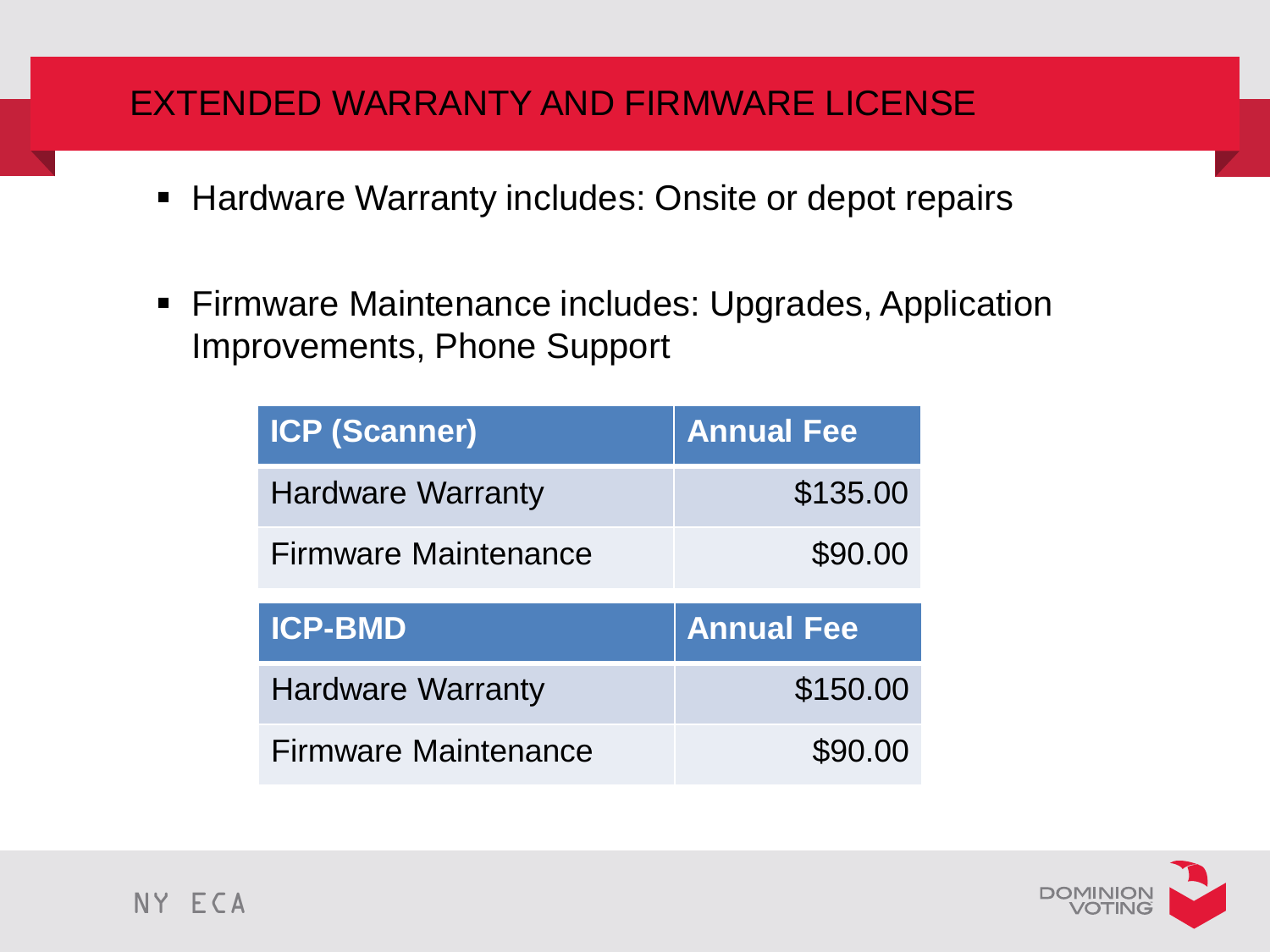#### EMS SOFTWARE MAINTENANCE FEES

- **EMS maintenance fee includes: Upgrades, Application** Improvements, Phone Support
- Tiered pricing is based on the size of county by total EDs:

| <b>EMS Level</b>     | <b>Annual Fee</b> |
|----------------------|-------------------|
| Tier 1 up to 20 EDs  | \$6,500.00        |
| Tier 2 up to 35 EDs  | \$8,000.00        |
| Tier 3 up to 50 EDs  | \$10,000.00       |
| Tier 4 up to 100 EDs | \$12,500.00       |
| Tier 5 up to 500 EDs | \$18,000.00       |
| Tier $6 > 500$ EDs   | \$35,000.00       |

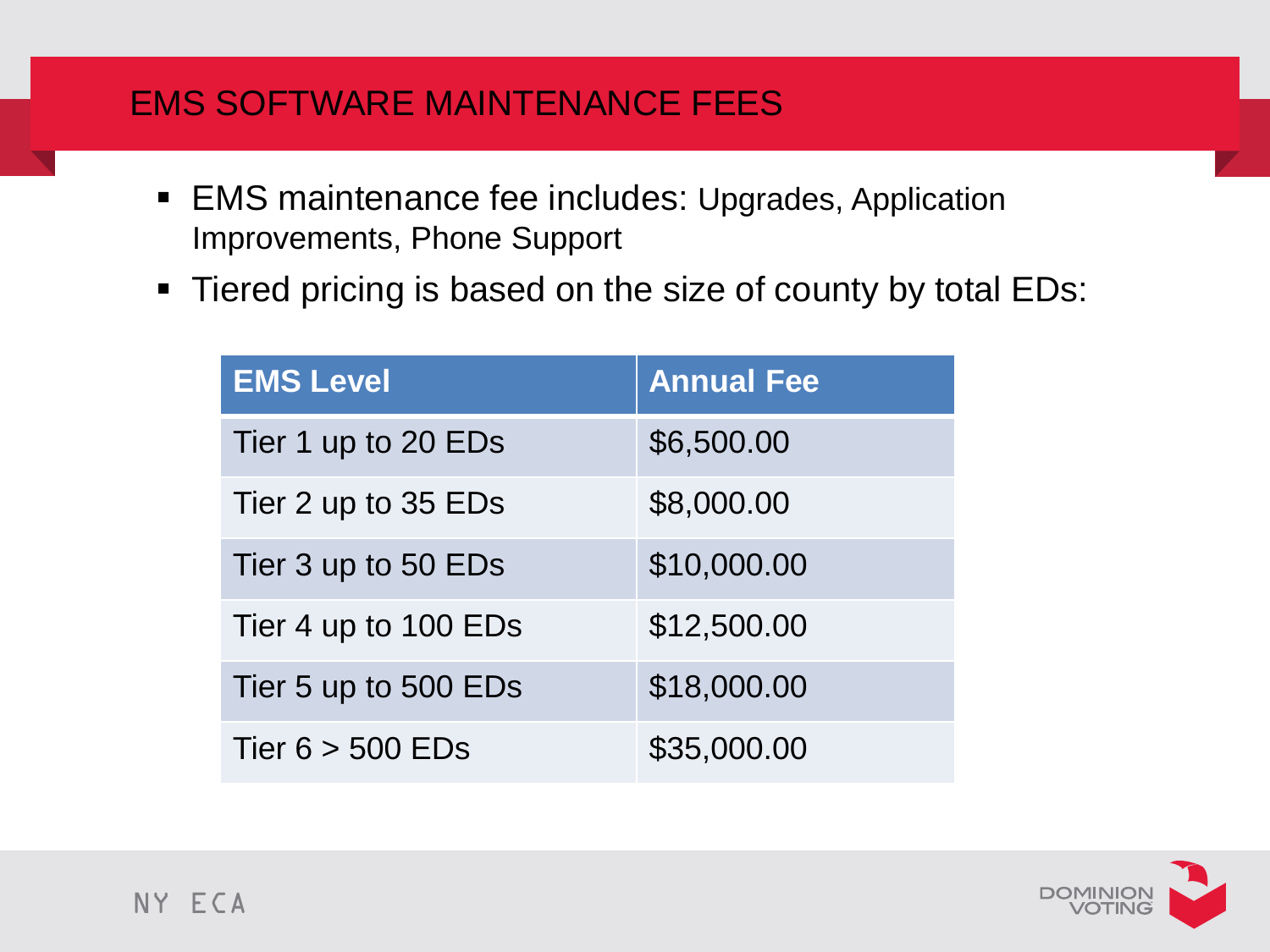

- **EMS Project Consolidation Tool** 
	- Allows an election day (machine) project and absentee (central count) project to be consolidated for results reporting
	- Status: Development complete, testing/certification required
- Release 5.0
	- ImageCast Evolution
	- **Adjudication**
	- ImageCast X
	- System enhancements: Project size optimization, improved performance, RTR dashboard, grid ballot improvements, risk limiting audit module